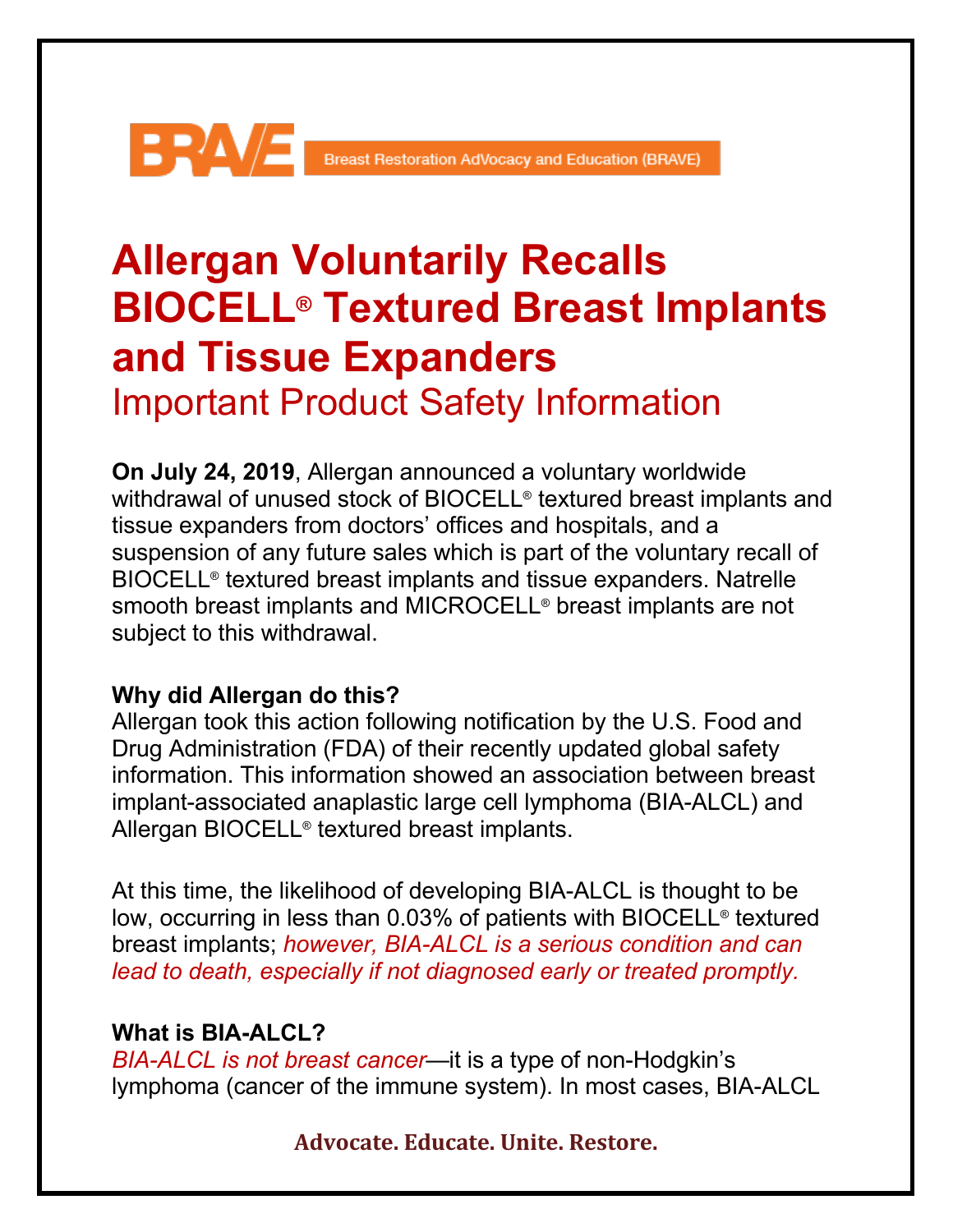is found in the scar tissue and fluid near the implant, but in some cases, it can spread throughout the body.

#### **What are the symptoms of BIA-ALCL?**

BIA-ALCL symptoms include breast enlargement or hardening, persistent pain, lump in the breast or armpit, or a large fluid collection surrounding an implant. These symptoms have been reported between 6 months and 26 years after implant placement and are typically diagnosed an average of seven (7) to nine (9) years after implant placement.

# *BIA-ALCL is highly curable if detected early. Prompt diagnosis is key.*

### **What is the likelihood of developing BIA-ALCL?**

At this time, the likelihood of developing BIA-ALCL is thought to be low, occurring in less than 0.03% of patients with BIOCELL® textured breast implants. However, BIA-ALCL is a serious condition and can lead to death, especially if not diagnosed early or treated promptly.

### **What do I need to do if I have BIOCELL® textured breast implants or tissue expanders?**

Patients with Allergan BIOCELL® breast implants or tissue expanders should be aware of the following important recommendations from the FDA:

- If you have no symptoms, the FDA does not recommend the removal of these or other types of breast implants due to the low risk of developing BIA-ALCL. However, if you have any questions, talk to a board-certified plastic surgeon.
- Know the symptoms of BIA-ALCL and monitor the area around your breast implants for any changes.
- If you have symptoms, notice anything of concern about your breasts or suspect anything may be wrong with your implants or expanders, please speak with a board-certified plastic surgeon. Evaluation for BIA-ALCL typically involves a physical exam and assessment of the fluid and/or tissue around the breast implant.

#### **Advocate. Educate. Unite. Restore.**